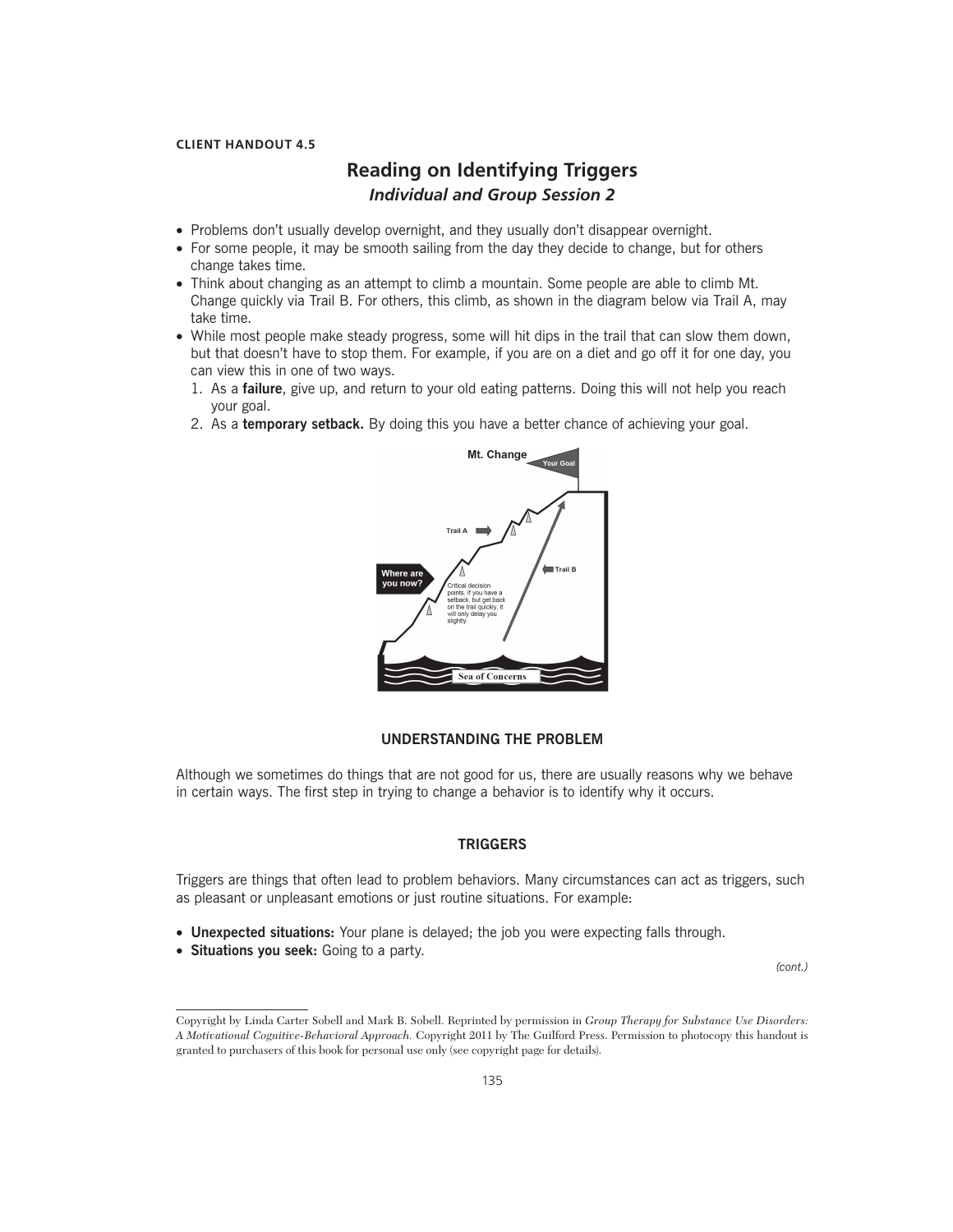#### **Reading on Identifying Triggers** *(page 2 of 3)*

- **Emotional situations (positive or negative):** An argument; bumping into an old friend; being bored; celebrating.
- **Stressful personal situations:** Financial problems; a job interview; court appearance.

As you can see, trigger situations can vary greatly. Sometimes it may be a single trigger, whereas at other times it may be several triggers.

## **CONSEQUENCES**

If people get an immediate payoff from doing something, they will tend to do it again. **Positive consequences** can include a change in mood, feeling more comfortable with others, or having a good time.

Unfortunately, some behaviors can produce **negative consequences,** such as health problems, family conflicts, or arrests. Although negative consequences are serious, they don't always occur immediately.

When you think about the consequences of your behavior, you should also consider things that could develop in the future. These are called **risks.**

In the decisional balance exercise, we asked you to weigh the costs and benefits of changing. The next step is to identify what is triggering or is associated with your behavior.

## **IDENTIFYING TRIGGERS**

- Identify the triggers and consequences of your risky behavior.
- Develop options or realistic alternatives to engaging in the behavior.
- State your options as goals in as much detail as possible.
- Decide which options are best for you.
- Next, develop action plans to accomplish your goals. Allow a reasonable time period to achieve your goals. **Your problems didn't develop overnight, and realistically they may not disappear overnight.**
- Monitor your progress. If your plan works, take the credit you deserve. If it isn't working, find out why and look for other options.

#### **Example: Identifying Triggers and Consequences**

Briefly describe one of your **most serious** risky or problem situations.

Going to a party when stressed.

Describe as specifically as possible the types of **triggers** usually associated with this situation.

Unwinding after work, social pressure, having a few drinks with friends

Describe the **consequences** usually associated with this situation. Remember to consider **negative** and **positive** consequences.

**Positive:** felt good, relaxed

**Negative:** tired in the morning, missed work

*(cont.)*